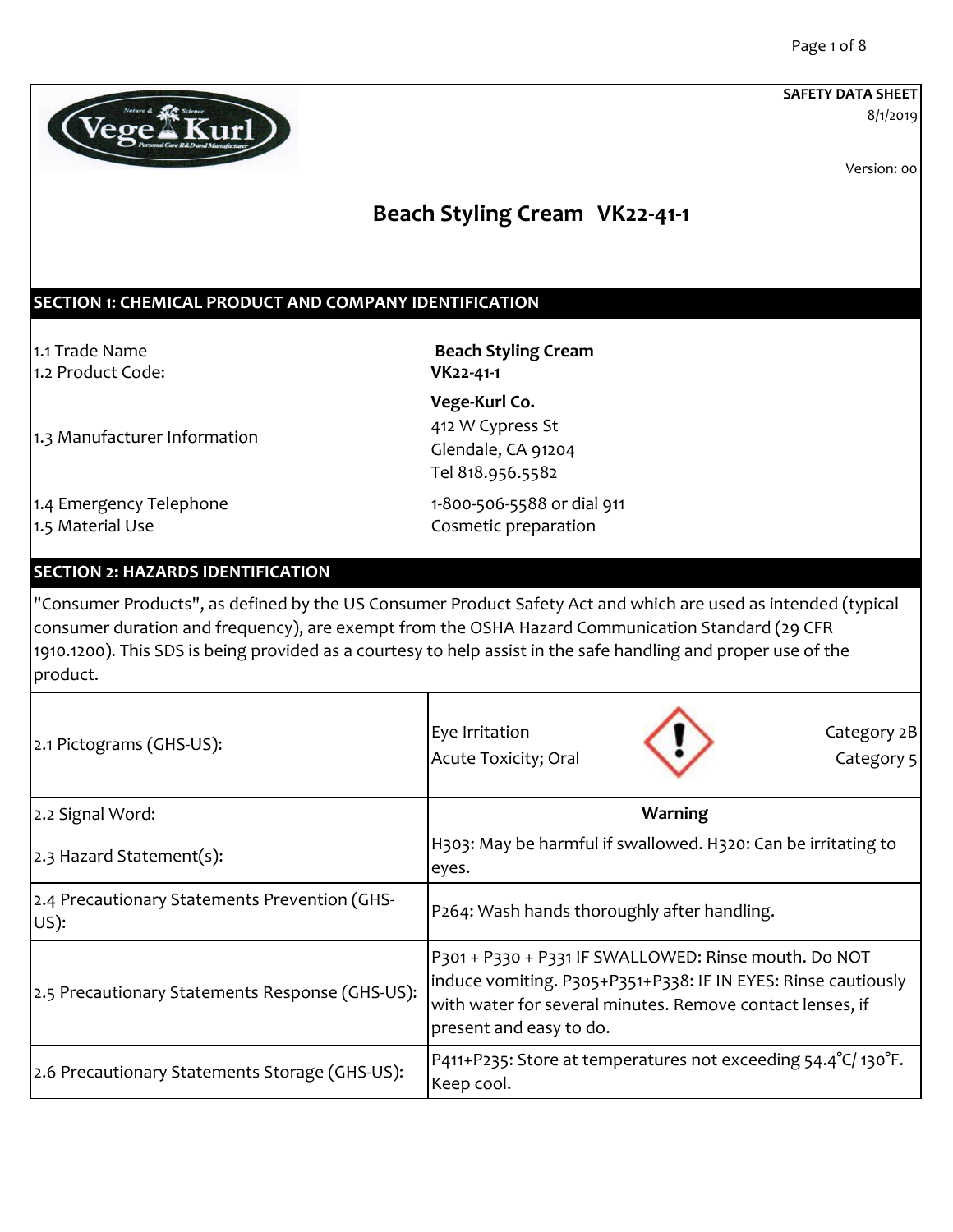8/1/2019



Version: 00

| 2.7 Precautionary Statements: Disposal (GHS-US):                                                                                                                                                                                                                                                                                                                                                                                                                                                                                                                                                                                                                 | P501: Dispose of contents/container to<br>local/regional/national/international regulations. |                                                                                                                                                                                                  |         |
|------------------------------------------------------------------------------------------------------------------------------------------------------------------------------------------------------------------------------------------------------------------------------------------------------------------------------------------------------------------------------------------------------------------------------------------------------------------------------------------------------------------------------------------------------------------------------------------------------------------------------------------------------------------|----------------------------------------------------------------------------------------------|--------------------------------------------------------------------------------------------------------------------------------------------------------------------------------------------------|---------|
| 2.8 HMIS Codes:                                                                                                                                                                                                                                                                                                                                                                                                                                                                                                                                                                                                                                                  | Health: 1 Flammability: 0 Reactivity: 0                                                      |                                                                                                                                                                                                  |         |
| 2.9 Hazards not otherwise classified (HNOC):                                                                                                                                                                                                                                                                                                                                                                                                                                                                                                                                                                                                                     | None                                                                                         |                                                                                                                                                                                                  |         |
| <b>SECTION 3: COMPOSITION/INFORMATION ON INGREDIENTS</b>                                                                                                                                                                                                                                                                                                                                                                                                                                                                                                                                                                                                         |                                                                                              |                                                                                                                                                                                                  |         |
| <b>SUBSTANCES</b>                                                                                                                                                                                                                                                                                                                                                                                                                                                                                                                                                                                                                                                |                                                                                              |                                                                                                                                                                                                  |         |
| <b>Chemical Name</b>                                                                                                                                                                                                                                                                                                                                                                                                                                                                                                                                                                                                                                             | <b>CAS Nº:</b>                                                                               | <b>EINECS Nº:</b>                                                                                                                                                                                | JIC Nº: |
| Trade Secret* See Product Information File for more details                                                                                                                                                                                                                                                                                                                                                                                                                                                                                                                                                                                                      |                                                                                              |                                                                                                                                                                                                  |         |
| REACH regulation (EC) N° 1907/2006: No substances fulfill the criteria set forth in Annex II Section A.<br>US OSHA Classification (29CFR1910.1200): Not Hazardous.<br><b>CHEMICAL CHARACTERIZATION: Mixtures.</b><br><b>DESCRIPTION:</b> Cosmetic preparation. Non-hazardous<br>This product contains no substances which at their concentrations are considered hazardous to health.<br>ALLERGENS — REGULATION (EU) N° 1169/2011: This product may contain substances or products causing allergies<br>or intolerances according Regulation (EU) N° 1169/2011.<br><b>SECTION 4: FIRST AID MEASURES</b><br>4.1 First Aid Measures for Different Exposure Routes: |                                                                                              |                                                                                                                                                                                                  |         |
| <b>Eye Contact:</b>                                                                                                                                                                                                                                                                                                                                                                                                                                                                                                                                                                                                                                              |                                                                                              | IF IN EYES: Rinse cautiously with water for several minutes.<br>Remove contact lenses, if present and easy to do. Continue<br>rinsing. If eye irritation persists: Get medical advice/attention. |         |
| <b>Skin Contact:</b>                                                                                                                                                                                                                                                                                                                                                                                                                                                                                                                                                                                                                                             | None under normal use.                                                                       |                                                                                                                                                                                                  |         |
| Ingestion:                                                                                                                                                                                                                                                                                                                                                                                                                                                                                                                                                                                                                                                       | Not an expected route of exposure. If swallowed:. Clean mouth                                | with water and afterwards drink plenty of water.                                                                                                                                                 |         |
| Inhalation:                                                                                                                                                                                                                                                                                                                                                                                                                                                                                                                                                                                                                                                      | None under normal use.                                                                       |                                                                                                                                                                                                  |         |
| Most Important Symptoms/Effects Acute and<br>Delayed:                                                                                                                                                                                                                                                                                                                                                                                                                                                                                                                                                                                                            | May cause eye irritation.                                                                    |                                                                                                                                                                                                  |         |
| 4.2 Indication of immediate medical attention and special treatment needed, if necessary                                                                                                                                                                                                                                                                                                                                                                                                                                                                                                                                                                         |                                                                                              |                                                                                                                                                                                                  |         |
| <b>Notes to Physician:</b>                                                                                                                                                                                                                                                                                                                                                                                                                                                                                                                                                                                                                                       | Treat symptomatically.                                                                       |                                                                                                                                                                                                  |         |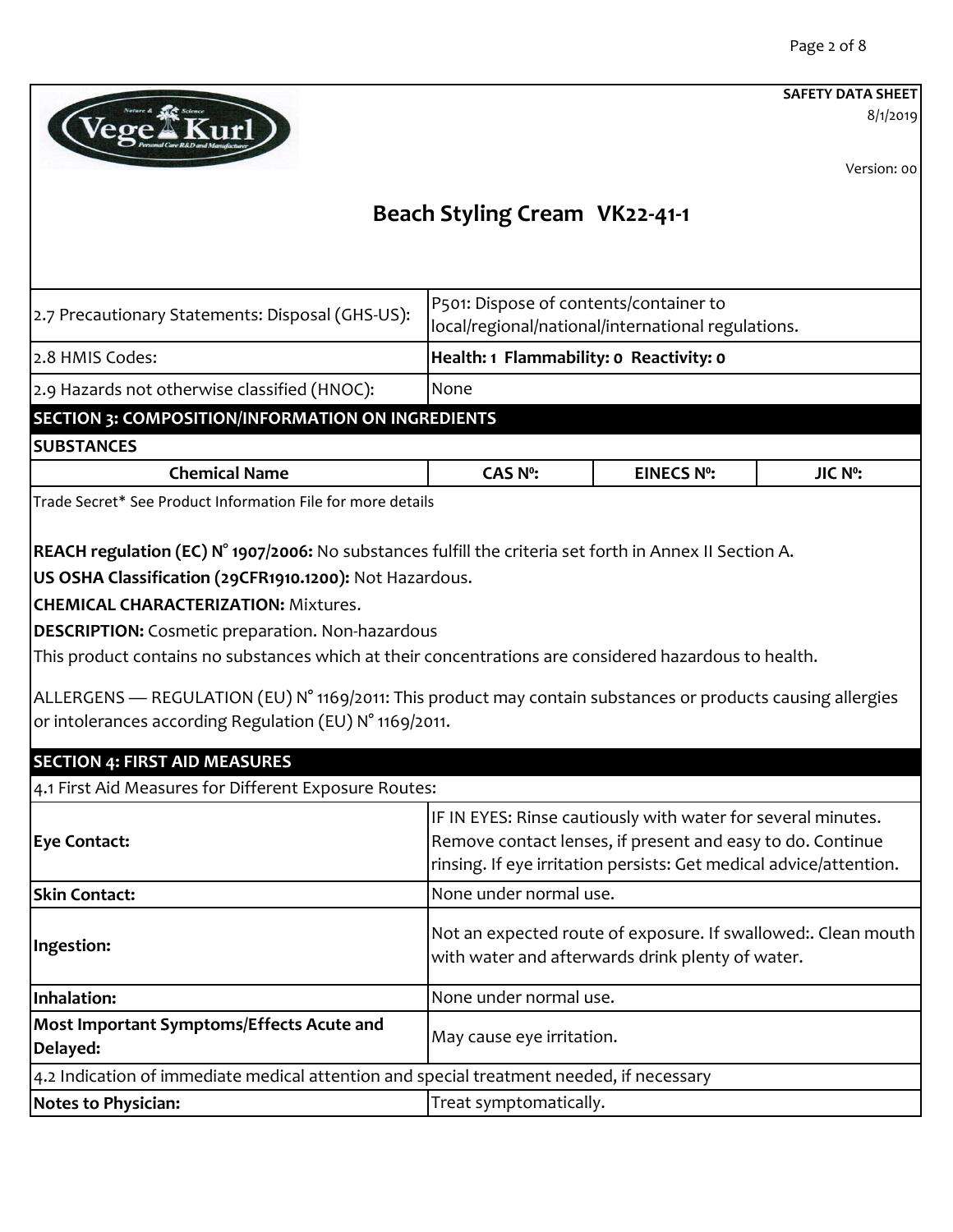8/1/2019

Version: 00



| <b>SECTION 5: FIREFIGHTING MEASURES</b>                                   |                                                                                                                                                                                                                                        |
|---------------------------------------------------------------------------|----------------------------------------------------------------------------------------------------------------------------------------------------------------------------------------------------------------------------------------|
| 5.1 Suitable Extinguishing Media:                                         | Use extinguishing media appropriate for surrounding fire.<br>Water spray or fog, dry chemical powder, alcohol-resistant<br>foam, carbon dioxide (CO2).                                                                                 |
| 5.2 Unuitable Extinguishing Media:                                        | None.                                                                                                                                                                                                                                  |
| 5.3 Special Hazards                                                       | None known.                                                                                                                                                                                                                            |
| 5.4 Special protective equipment for fire-fighters:                       | As in any fire, wear self-contained breathing apparatus<br>pressure-demand, MSHA/NIOSH (approved or equivalent) and<br>full protective gear.                                                                                           |
| 5.5 Explosion Hazard:                                                     | Product is not explosive.                                                                                                                                                                                                              |
| 5.6 Reactivity:                                                           | Product is stable at ambient temperature and under normal<br>conditions of use.                                                                                                                                                        |
| <b>SECTION 6: ACCIDENTAL RELEASE MEASURES</b>                             |                                                                                                                                                                                                                                        |
| 6.1 Personal Precautions, Protective Equipment, and Emergency Procedures: |                                                                                                                                                                                                                                        |
| Personal Precautions:                                                     | None under normal use conditions.                                                                                                                                                                                                      |
| Advice for Emergency Responders:                                          | Use personal protective equipment as required.                                                                                                                                                                                         |
| Environmental precautions:                                                | Do not discharge product into natural waters without pre-<br>treatment or adequate dilution.                                                                                                                                           |
| 6.2 Methods and Materials for Containment and Cleaning Up:                |                                                                                                                                                                                                                                        |
| Methods for Containment:                                                  | Prevent product from entering drains. Prevent further leakage<br>or spillage if safe to do so.                                                                                                                                         |
| Methods for Cleaning Up:                                                  | Contain spillage, and then collect with non-combustible<br>absorbent material, (e.g. sand, earth, diatomaceous earth,<br>vermiculite) and place in container for disposal according to<br>local/national regulations (see section 13). |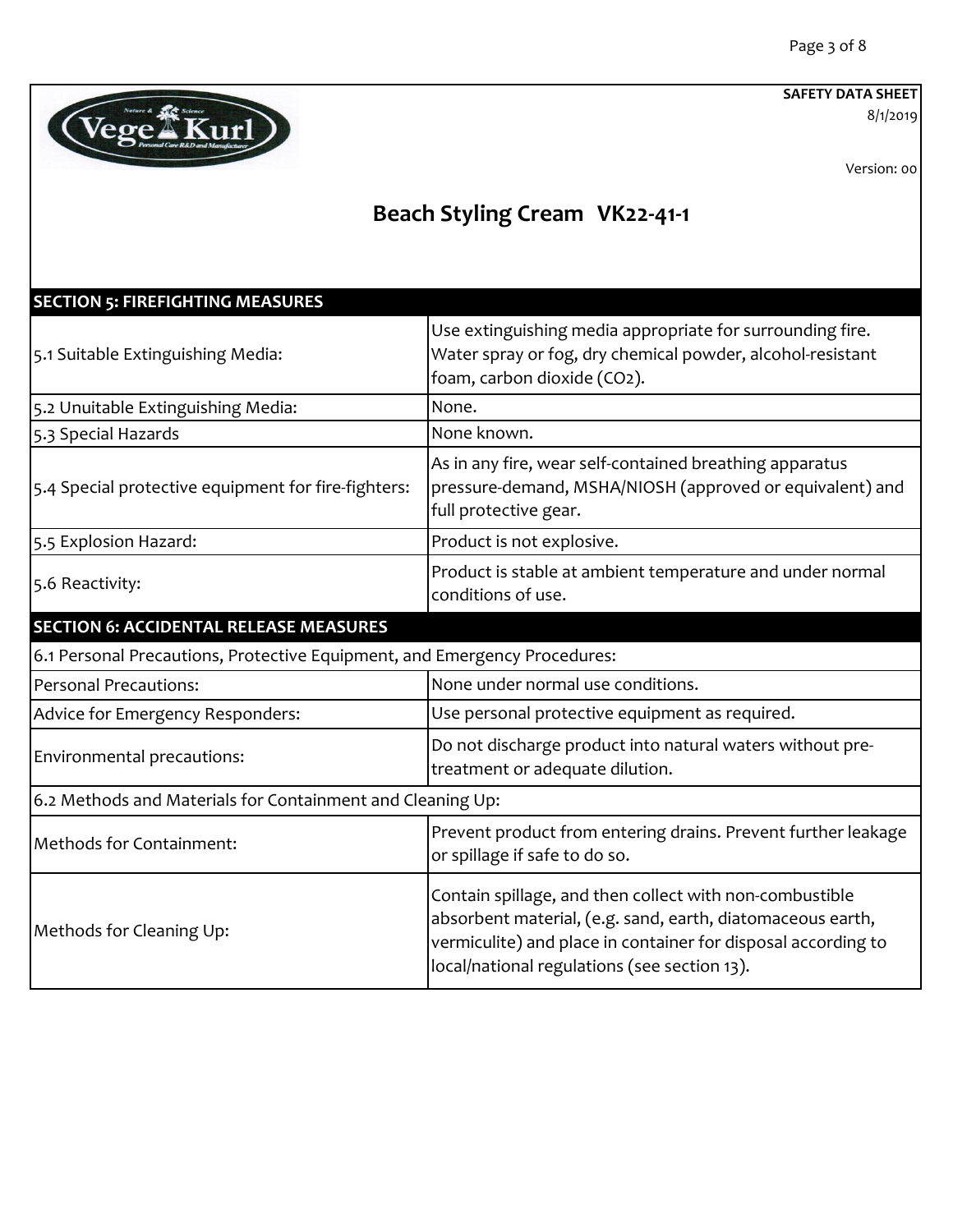8/1/2019

Version: 00



| <b>SECTION 7: HANDLING AND STORAGE</b>                  |                                                                                                                                                                           |
|---------------------------------------------------------|---------------------------------------------------------------------------------------------------------------------------------------------------------------------------|
| 7.1 Handling:                                           | Practice good personal hygiene after handling this material.<br>Protect containers from physical damage, shield from direct<br>sunlight and maintain at room temperature. |
| 7.2 Storage:                                            | Keep containers closed until used. Keep from freezing.                                                                                                                    |
| <b>SECTION 8: EXPOSURE CONTROLS/PERSONAL PROTECTION</b> |                                                                                                                                                                           |
| 8.1 Protective Gloves:                                  | None required under normal conditions of use. However, may<br>cause skin irritation in some sensitive individuals. In such cases,<br>wear rubber or impervious gloves.    |
| 8.2 Eye Protection:                                     | None required, however wear safety glasses with side shields<br>for extra eye protection.                                                                                 |
| 8.3 Respiratory Protection:                             | None required under normal conditions of use.                                                                                                                             |
| 8.4 Other protective equipment:                         | None required                                                                                                                                                             |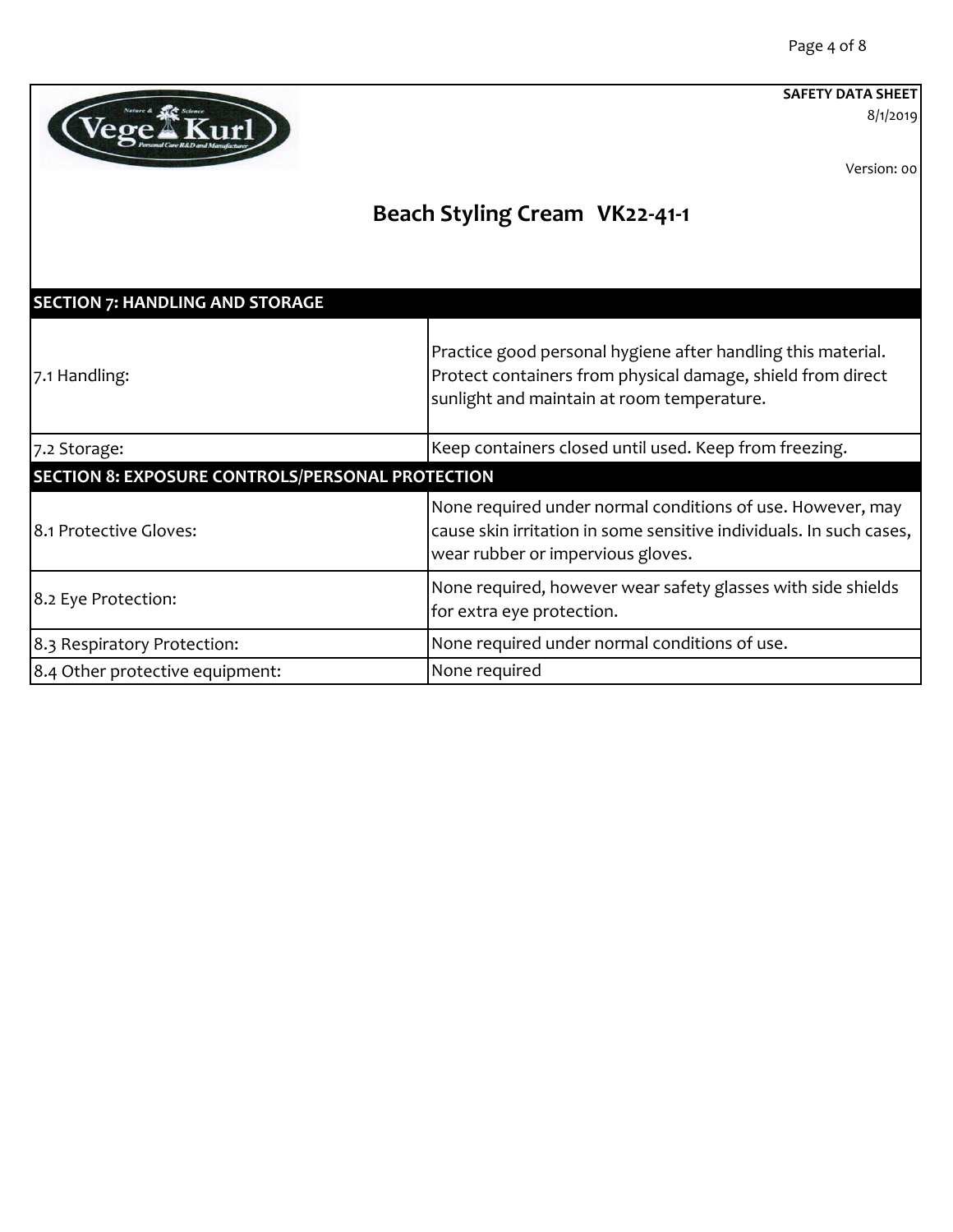8/1/2019

Version: 00



| <b>SECTION 9: PHYSICAL AND CHEMICAL PROPERTIES</b> |                                                                      |
|----------------------------------------------------|----------------------------------------------------------------------|
| 9.1 Appearance:                                    | TBD                                                                  |
| 9.2 Odor:                                          | Characateristic                                                      |
| 9.3 Odor Threshold:                                | No data available                                                    |
| 9.4 pH @ 25°C:                                     | $5.0 - 6.0$                                                          |
| 9.5 Melting point/freezing point:                  | No data available                                                    |
| 9.6 Initial boiling point and boiling range:       | No data available                                                    |
| 9.7 Flash point:                                   | No data available                                                    |
| 9.8 Evaporation rate:                              | No data available                                                    |
| 9.9 Flammability (solid, gas):                     | No data available                                                    |
| 9.10 Upper/lower flammability or explosive limits: | No data available                                                    |
| 9.11 Vapor pressure @ 25°C:                        | No data available                                                    |
| 9.12 Vapor density:                                | No data available                                                    |
| 9.13 Specific Gravity:                             | 0.8244 - 1.007                                                       |
| 9.14 Solubilities:                                 | No data available                                                    |
| 9.15 Partition coefficient: n-octanol/water:       | No data available                                                    |
| 9.16 Auto-ignition temperature:                    | No data available                                                    |
| 9.17 Decomposition temperature; and                | No data available                                                    |
| 9.18 Viscosity @ 25°C:                             | 80000 - 110000 cps                                                   |
| 9.19 Shelf Life:                                   | No data available                                                    |
| <b>SECTION 10: STABILITY AND REACTIVITY</b>        |                                                                      |
| 10.1 Reactivity:                                   | Stable at ambient temperature and under normal conditions of<br>use. |
| 10.2 Chemical stability:                           | None                                                                 |
| 10.3 Possibility of hazardous reactions:           | None                                                                 |
| 10.4 Conditions to avoid:                          | None                                                                 |
| 10.5 Incompatible materials:                       | None                                                                 |
| 10.6 Hazardous decomposition products:             | None                                                                 |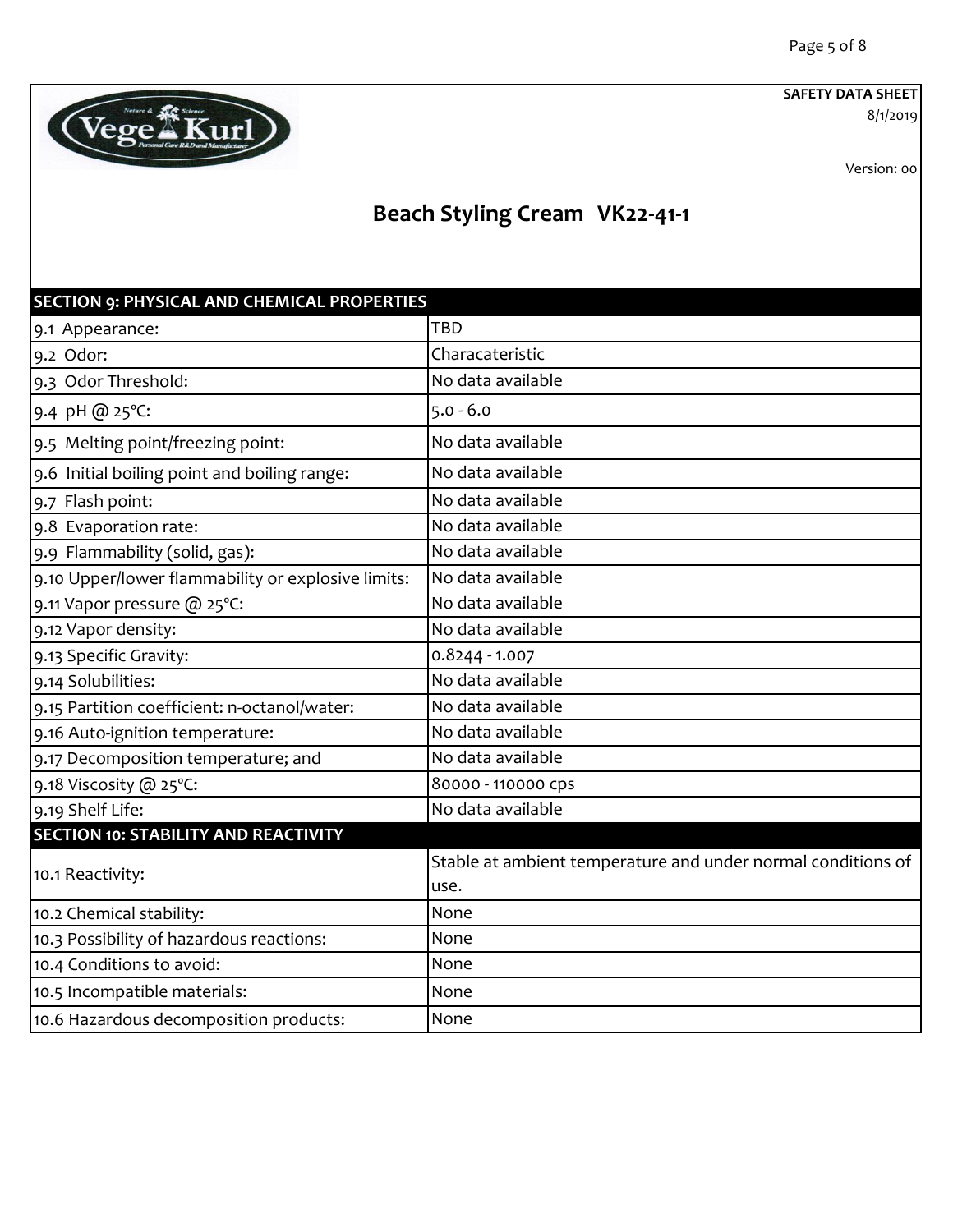8/1/2019

Version: 00

## **Beach Styling Cream VK22-41-1**

## **SECTION 11: TOXICOLOGICAL INFORMATION**

Vege<sup>\*</sup>Kurl

11.1 Toxicity Data: This product has not been tested on animals to obtain toxicological data. There are toxicological data for the components of this product which are found in the scientific literatures.

| <b>SECTION 12: ECOLOGICAL INFORMATION</b> |                                                                                                                                                                                                                                                                           |
|-------------------------------------------|---------------------------------------------------------------------------------------------------------------------------------------------------------------------------------------------------------------------------------------------------------------------------|
| 12.1 Ecological Toxicity:                 | No data is currently available for this product. The ecological<br>toxicological data for the components of this product can be<br>found in the scientific literatures. Packaging components are<br>compatible with the conventional solid waste management<br>practices. |
| 12.2 Persistence and Degradability:       | No data available.                                                                                                                                                                                                                                                        |
| 12.3 Bioaccumulative Potential:           | No data available.                                                                                                                                                                                                                                                        |
| 12.4 Mobility in Soil:                    | No data available.                                                                                                                                                                                                                                                        |
| <b>SECTION 13: DISPOSAL CONSIDERATION</b> |                                                                                                                                                                                                                                                                           |
| 13.1 Waste Disposal:                      | Dispose off in accordance with federal, state or local<br>regulations.                                                                                                                                                                                                    |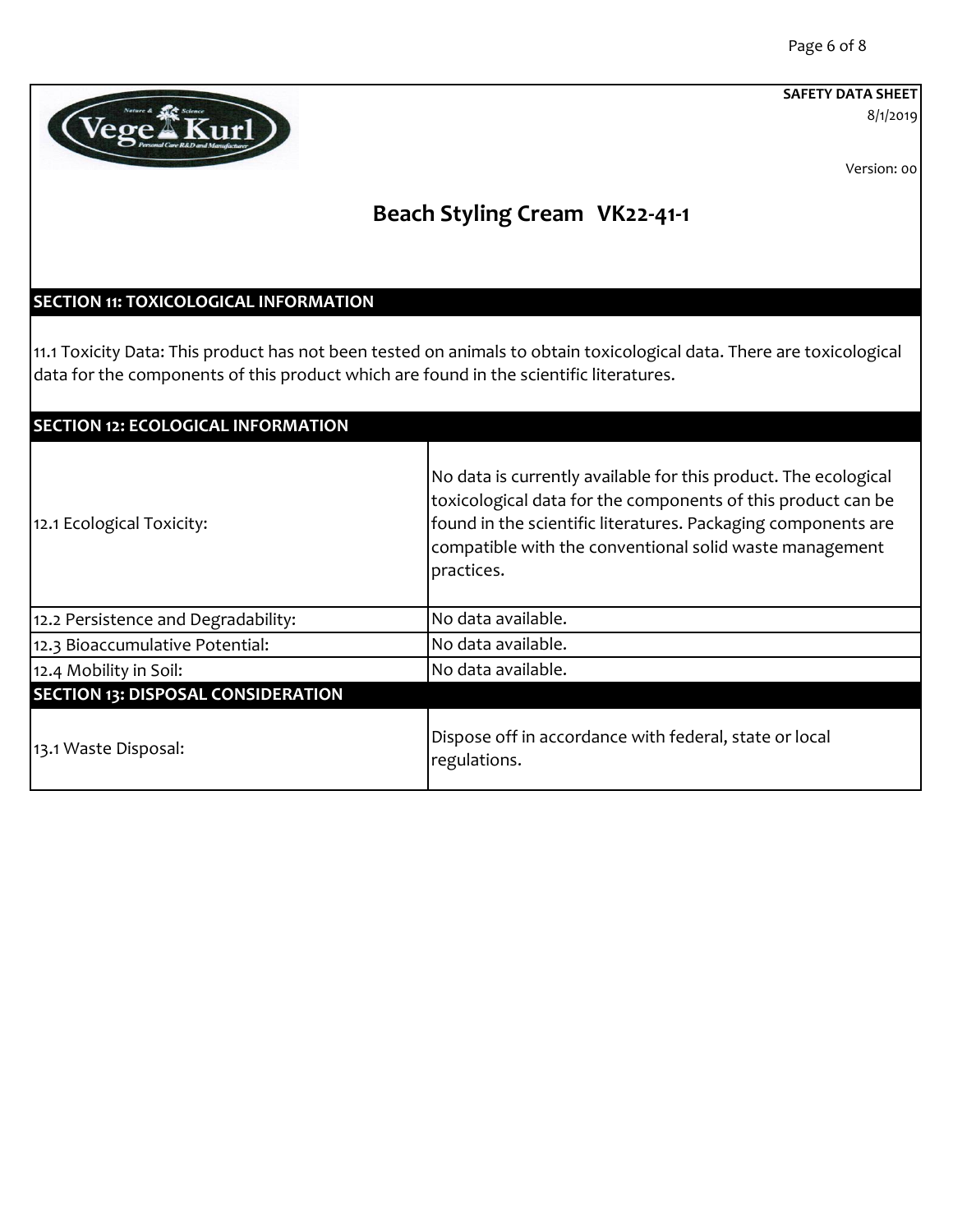8/1/2019



Version: 00

| <b>SECTION 14: TRANSPORT INFORMATION</b>  |                                                                                                                                                                                                                                          |
|-------------------------------------------|------------------------------------------------------------------------------------------------------------------------------------------------------------------------------------------------------------------------------------------|
| In accordance with ICAO/IATA/DOT/TDG      |                                                                                                                                                                                                                                          |
| 14.1 UN Number:                           | Not applicable                                                                                                                                                                                                                           |
| 14.2 UN Proper Shipping Name:             | Not regulated for transport                                                                                                                                                                                                              |
| 14.3 Additional Information:              | No supplementary information available                                                                                                                                                                                                   |
| 14.4 Transport by Sea:                    | Not regulated for transport                                                                                                                                                                                                              |
| 14.5 Air Transport:                       | Not regulated for transport                                                                                                                                                                                                              |
| <b>SECTION 15: REGULATORY INFORMATION</b> |                                                                                                                                                                                                                                          |
| 15.1 US FDA:                              | This product is regulated by the Federal Food, Drug and<br>Cosmetic Act and is safe to use as per directions on container,<br>box or accompanying literature (where applicable)                                                          |
| 15.2 ES EPA:                              | All components of this product are listed or exempted on the<br>TSCA inventory.                                                                                                                                                          |
| 15.3 CA PROP 65:                          | This product does not intentionally contain any chemicals<br>known by the State of California to cause cancer and/or birth<br>defects. Moreover, we do not routinely analyze its products for<br>impurities which may be such chemicals. |
| 15.4 CANADA:                              | All components of this product are listed or exempt on DSL.                                                                                                                                                                              |
| 15.5 EUROPE:                              | This product is regulated under the EU Cosmetic Regulation<br>(EC) No. 1223/2009 and is safe to use as directed on the<br>package.                                                                                                       |